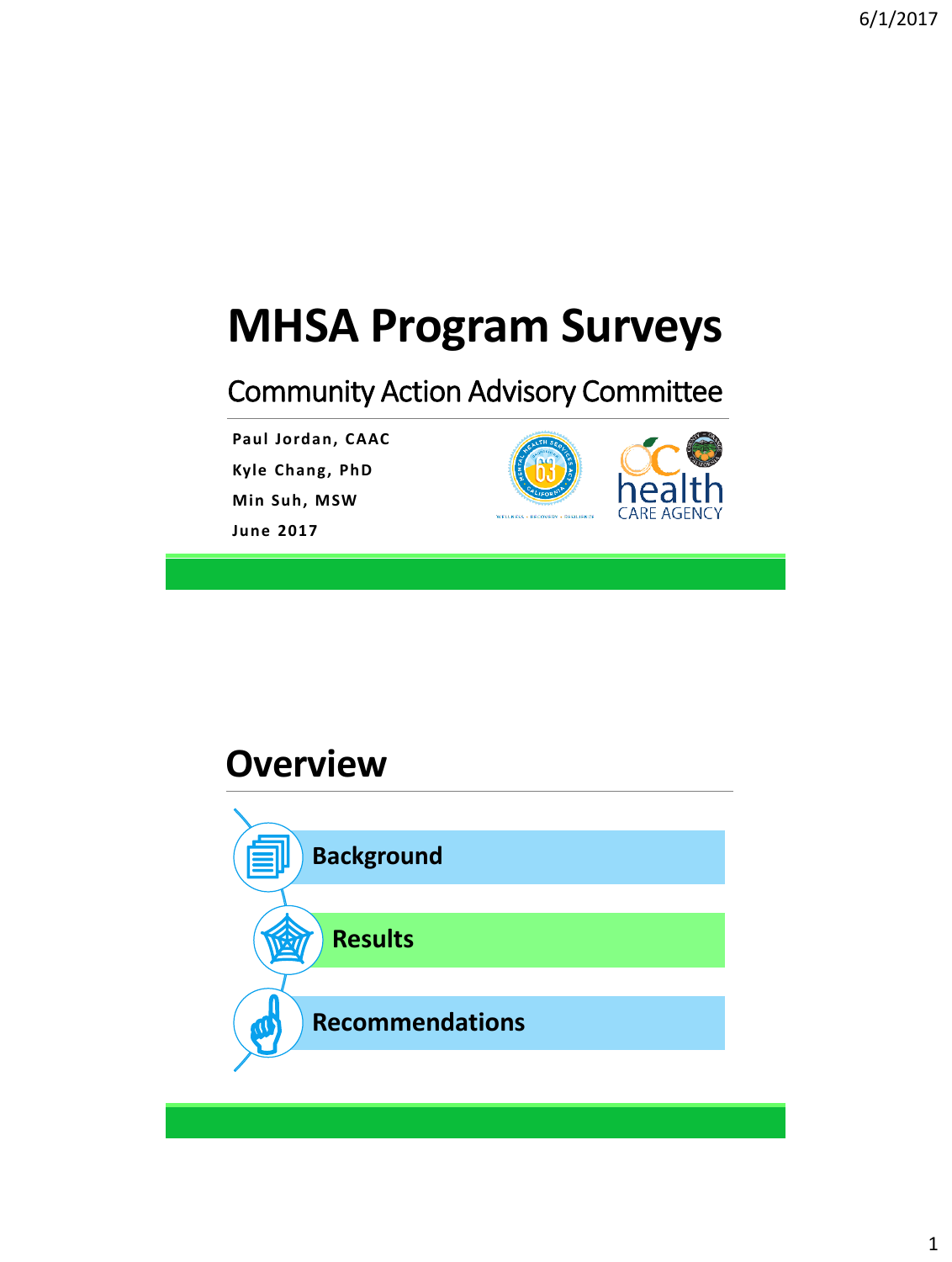# **CAAC and MHSA**

### **CAAC**

| <b>Composition</b>           | • 15 member advisory committee<br>• Community members with lived-<br>experience                                                                                                                                                                                                                                              |
|------------------------------|------------------------------------------------------------------------------------------------------------------------------------------------------------------------------------------------------------------------------------------------------------------------------------------------------------------------------|
| <b>Mission &amp;</b><br>Goal | • Advise HCA on issues related to<br>funding mental health services in<br><b>Orange County through MHSA</b><br>• Assist HCA in ensuring MHSA<br>programs are high quality,<br>accessible, culturally competent,<br>client-driven, consumer and<br>family focused, recovery and<br>resiliency-focused, and cost-<br>effective |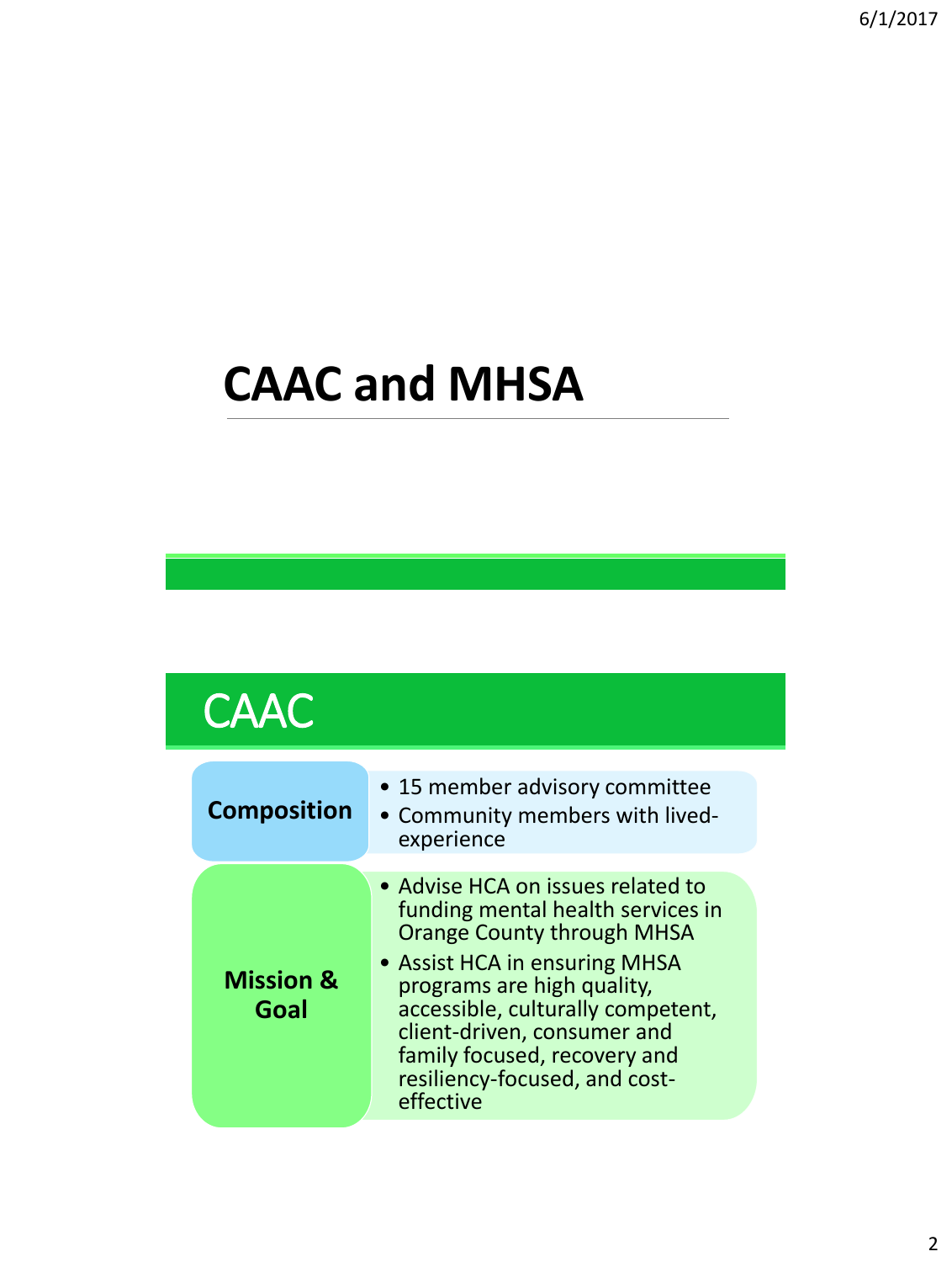#### **5 MHSA Core Principles**



#### MHSA Regulations

#### **California Code of Regulation: MHSA**

**CCR § 3320** states that Counties shall adopt the following standards in planning, implementing, and evaluating programs and/or services provided with Mental Health Services Act funds:

- **Community Collaboration** (CCR § 3200.060)
- **Cultural Competence** (CCR § 3200.100)
- **Client Driven** (CCR § 3200.50)
- **Family Driven** (CCR § 3200.120)
- **Wellness, Recovery, and Resilience Focused**  (WIC § 5806 and §5813.5)
- **Integrated Service Experiences for Clients and Their Families** (CCR § 3200.190)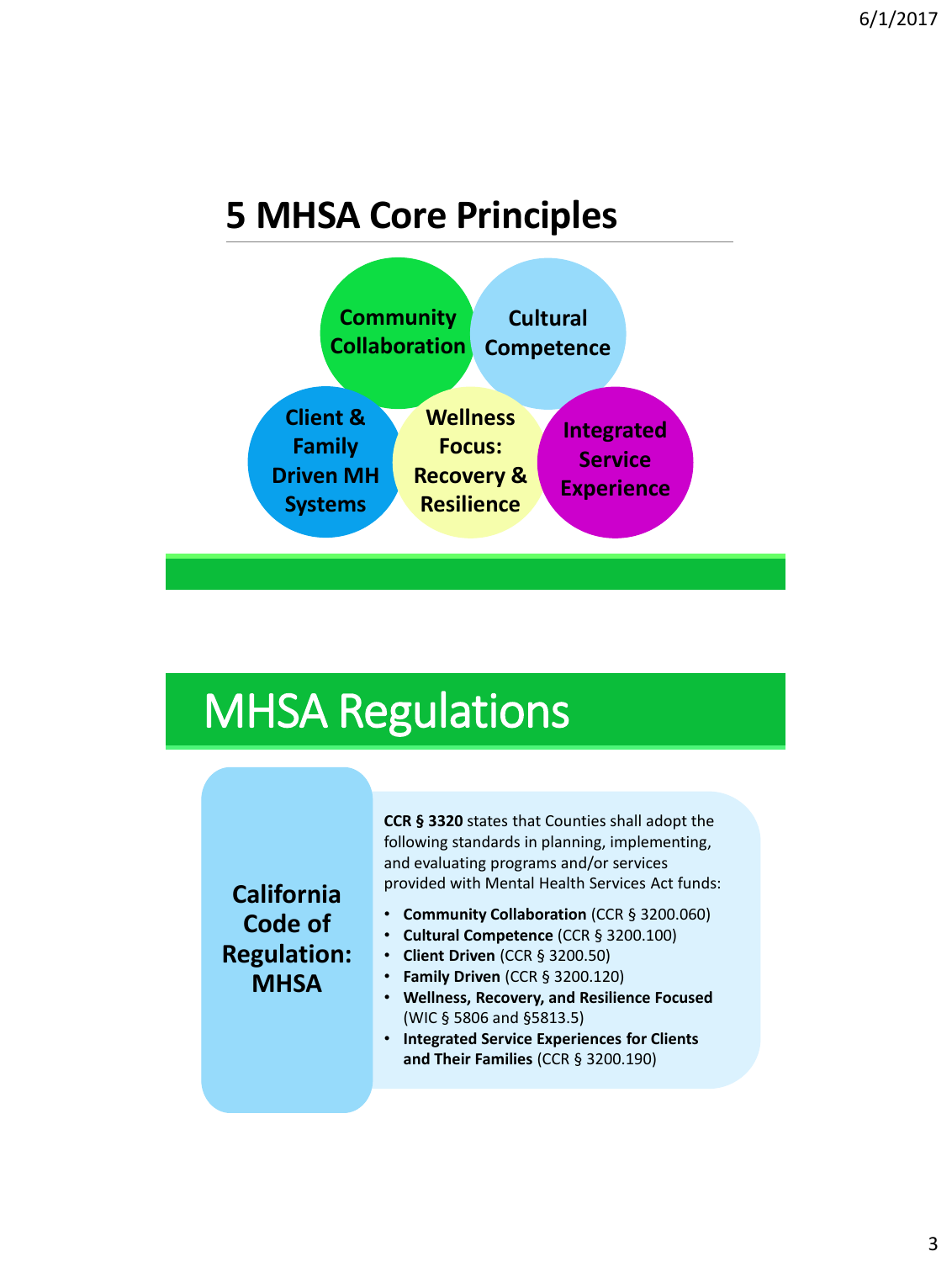## **Purpose & Methods**

## Purpose of Survey

| <b>Fidelity</b> | • Do Orange County's MHSA programs<br>adhere to the 5 core principles?                      |
|-----------------|---------------------------------------------------------------------------------------------|
|                 |                                                                                             |
| <b>Feedback</b> | • Provides feedback mechanism for<br><b>HCA management regarding fidelity</b>               |
|                 |                                                                                             |
| <b>Learning</b> | • CAAC learns MHSA implementation<br>• Providers learn about CAAC                           |
|                 |                                                                                             |
| <b>Guidance</b> | • Helps CAAC make well-informed<br>recommendations during the<br>community planning process |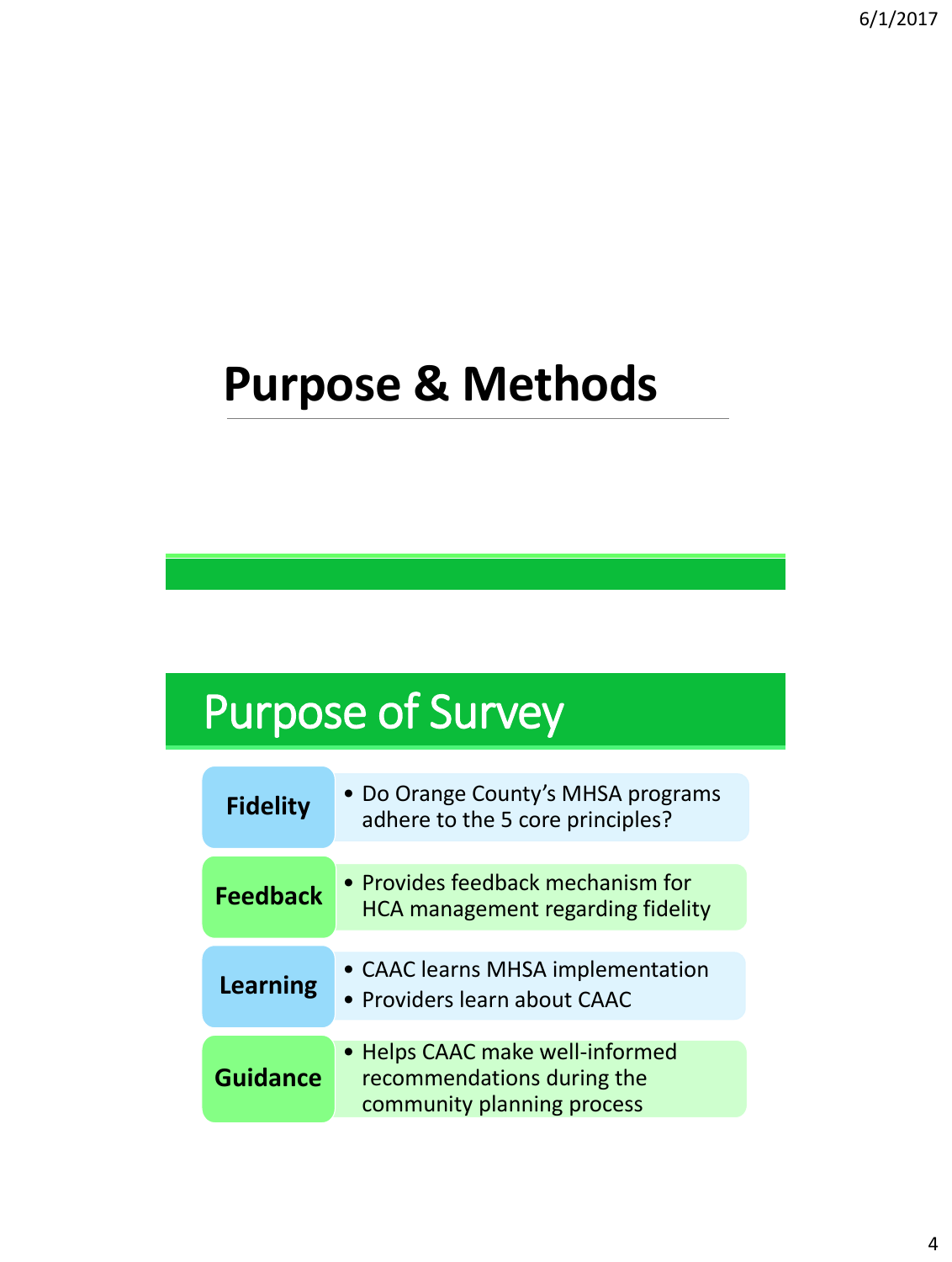|  | <b>Methods</b> |
|--|----------------|
|  |                |

| <b>Survey</b><br><b>Tool</b>                    | • Developed collaboratively by CAAC<br>and MHSA Coordination Office Staff<br>• 10 total questions covering 5 MHSA<br>core principles<br>• Easy to score with scoring guide                                                                                       |
|-------------------------------------------------|------------------------------------------------------------------------------------------------------------------------------------------------------------------------------------------------------------------------------------------------------------------|
| <b>Interview</b><br>& Data<br><b>Collection</b> | • MHSA Office Staff coordinates<br>time/date & accompanies CAAC<br>• CAAC interviews the providers<br>• Scores each principle on a 1-5 scale<br>& collects qualitative information<br>• CAAC fills out Survey Report form,<br>presents to committee & submits it |

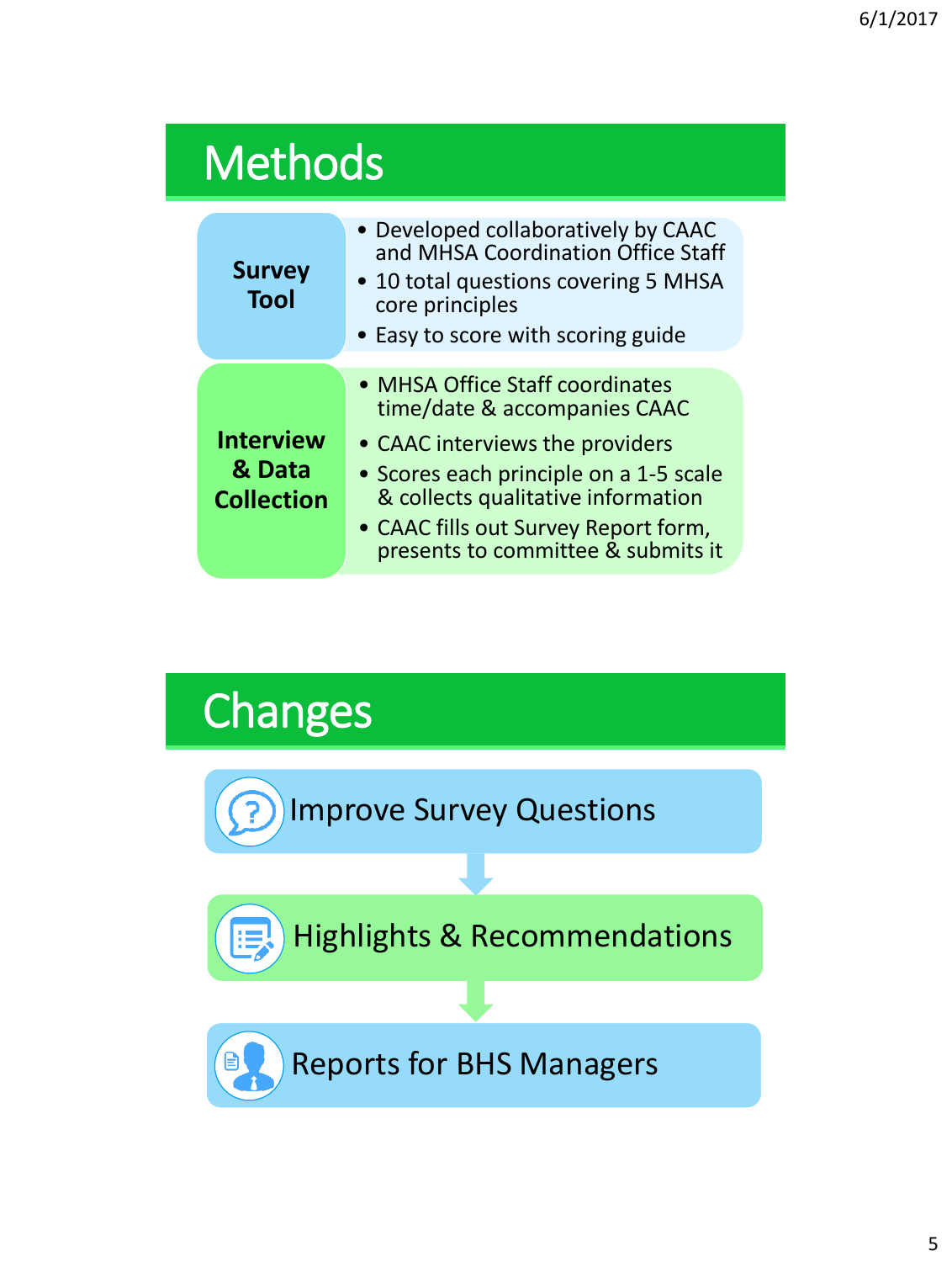### **Survey Results**



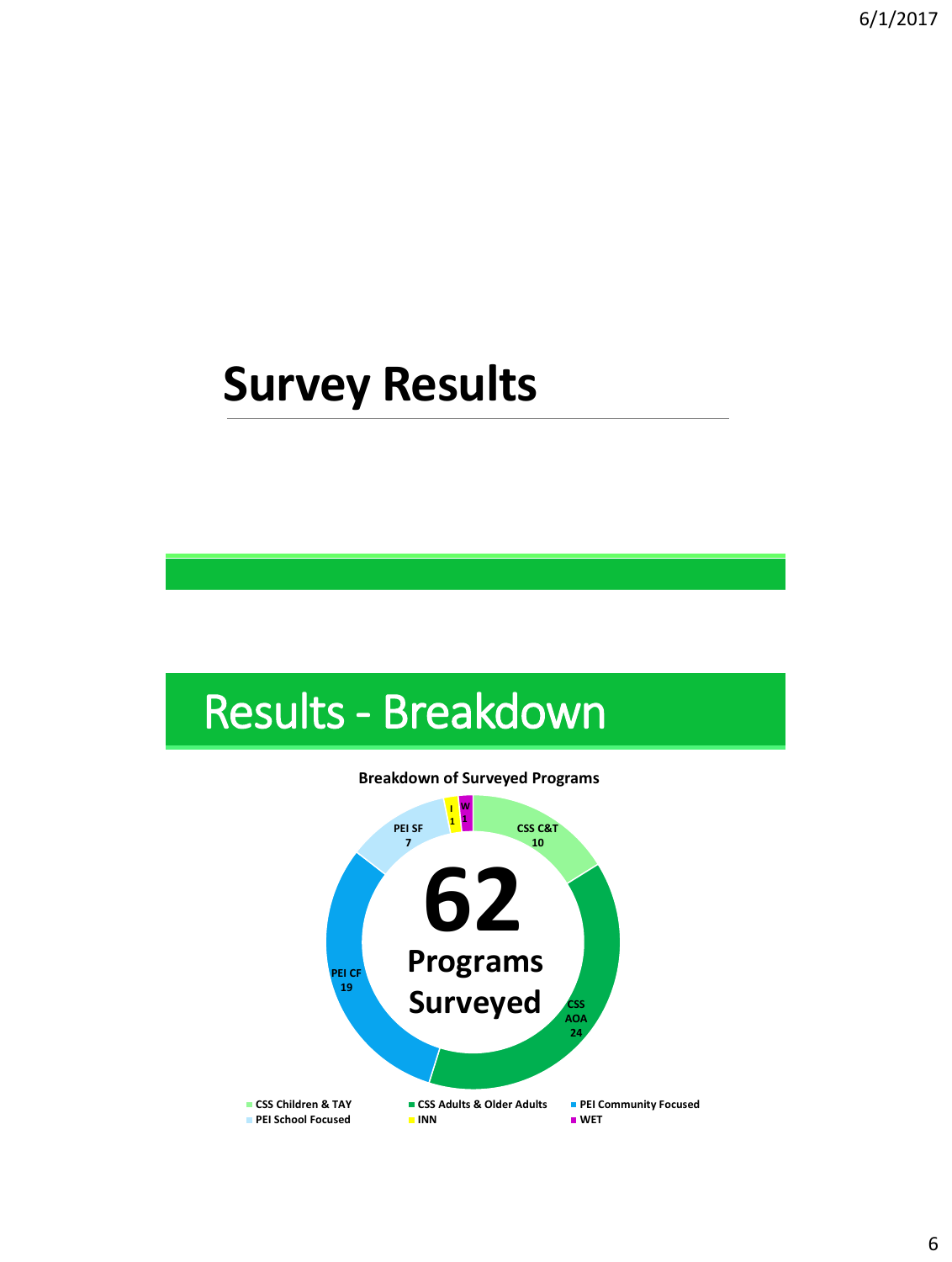## Results – Overall Scores



# **Qualitative Results: Community**

**Many collaborate with multiple agencies, organizations, programs; MH and non-MH sectors**

**Some cross-refer, are co-located, and/or are part of multi-agency collaboratives** 

**Some do outreach, give presentations to raise awareness and promote program**

TEER

**Most have clients participating in various programs during and after being in their program**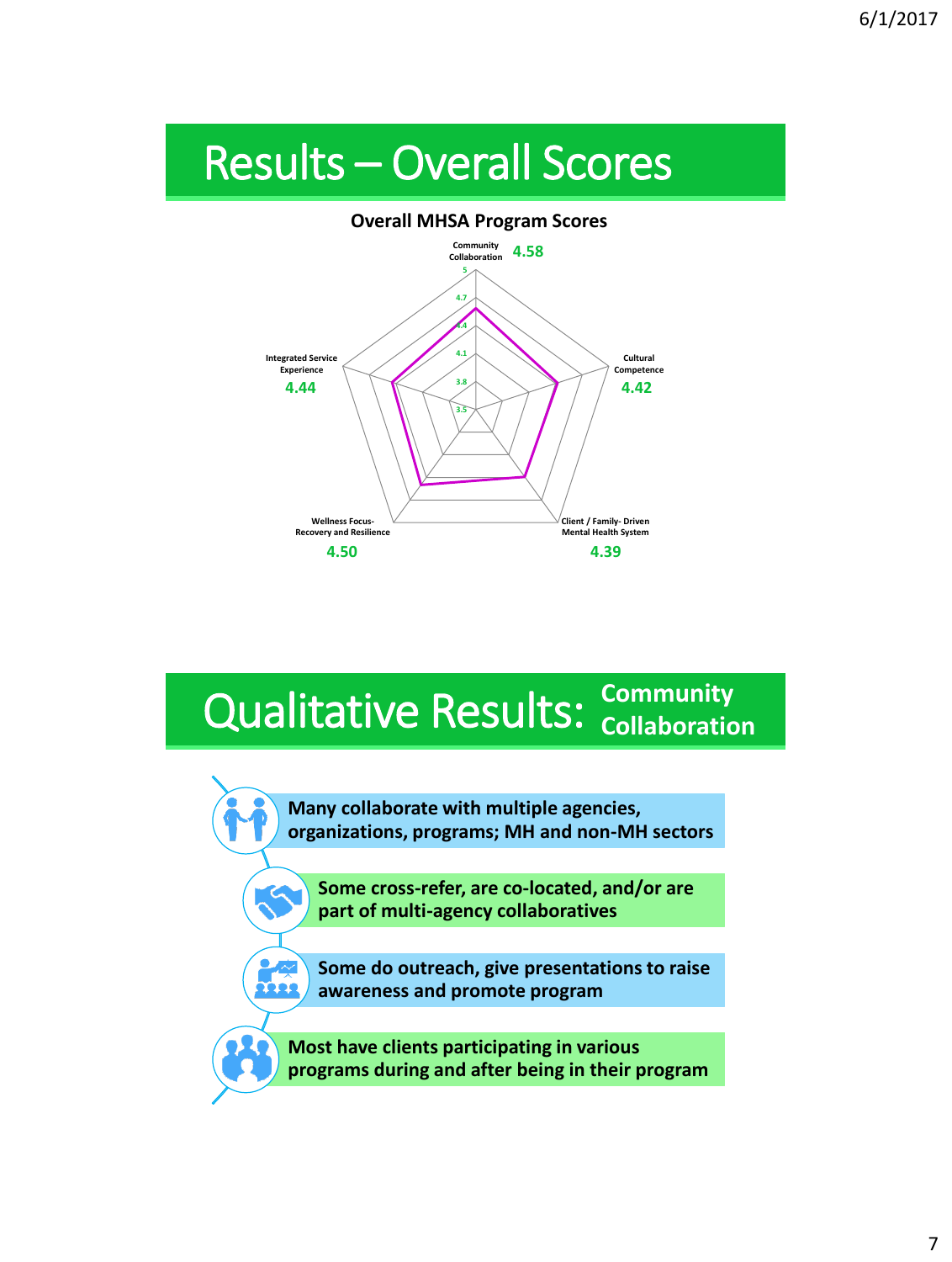#### **Qualitative Results: Cultural** *Qualitative* **Results: Compete Competence**



#### Qualitative Results: **Client & Family Driven MH Sys.**

**Some meet clients, have classes/groups in community, assist with transportation**

QE

**Many review treatment plans/goals, adjust based on clients' progress, wishes, feedback**

**Some include family (parents, siblings, grandparents), sometimes as participants**

**Some discuss results of surveys/evaluations, adjust based on client feedback and wishes**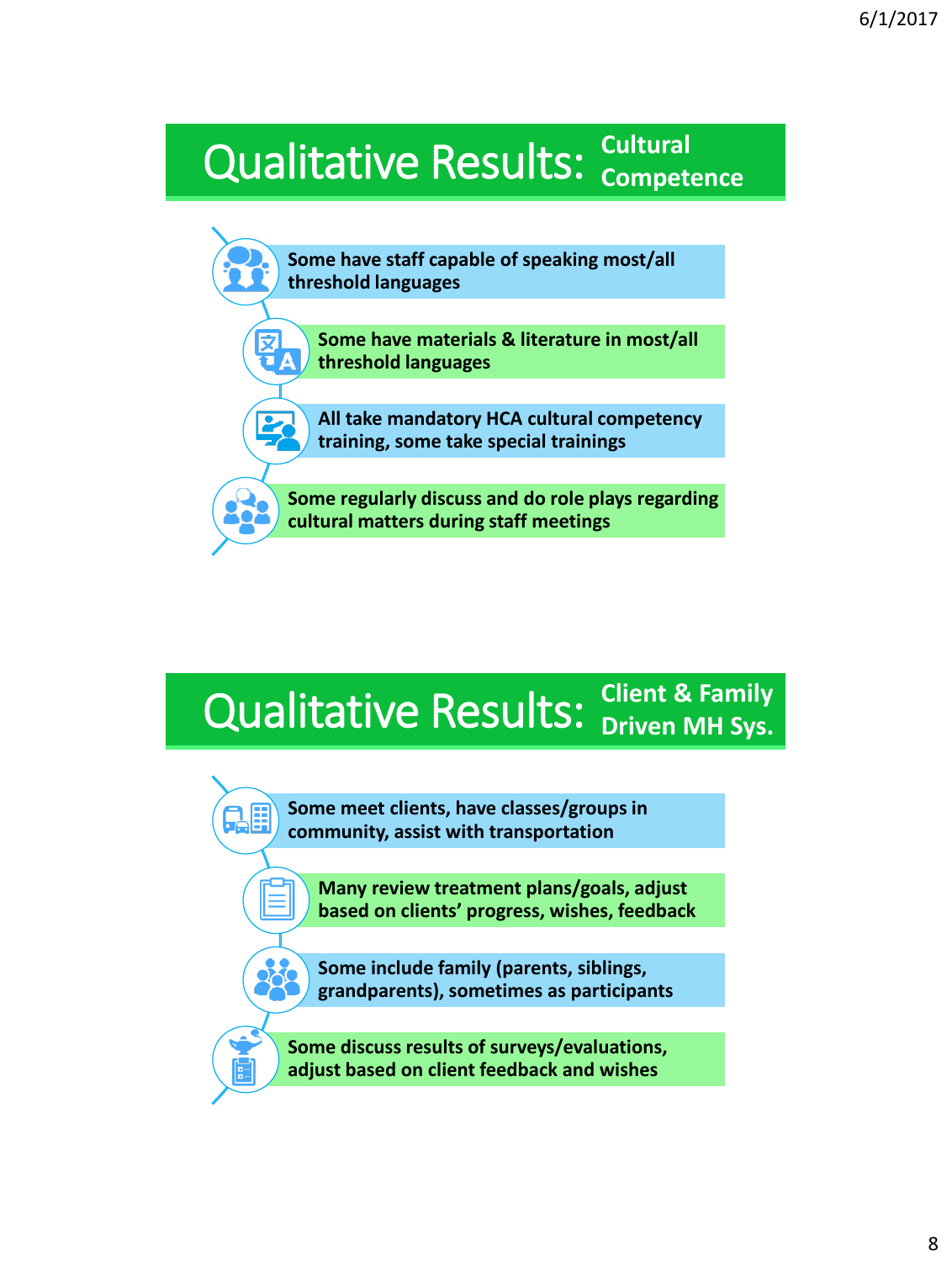# Qualitative Results: **Wellness Focus: R&R**

**Some have peer mentors, specialists, advocates; some are former clients who graduated program**

**Some organize outings to help communities, e.g. food banks, beach clean ups**

**Some allow clients to return under certain conditions, check in post discharge/graduation**

**Many ensure client is linked to appropriate services before discharge/graduation**

# **Qualitative Results: Service Exp.**

**Some have physicians, NPs, nurses in-house; or work closely w/ community PCPs & psychiatrists**

**Some perform warm-handoffs, assist client with scheduling to ensure linkages**

**Some maintain current, comprehensive resource directory, encourage OCLinks/211**

**Some are co-located and/or offer on-site coordination with partnering agencies**

 $\omega$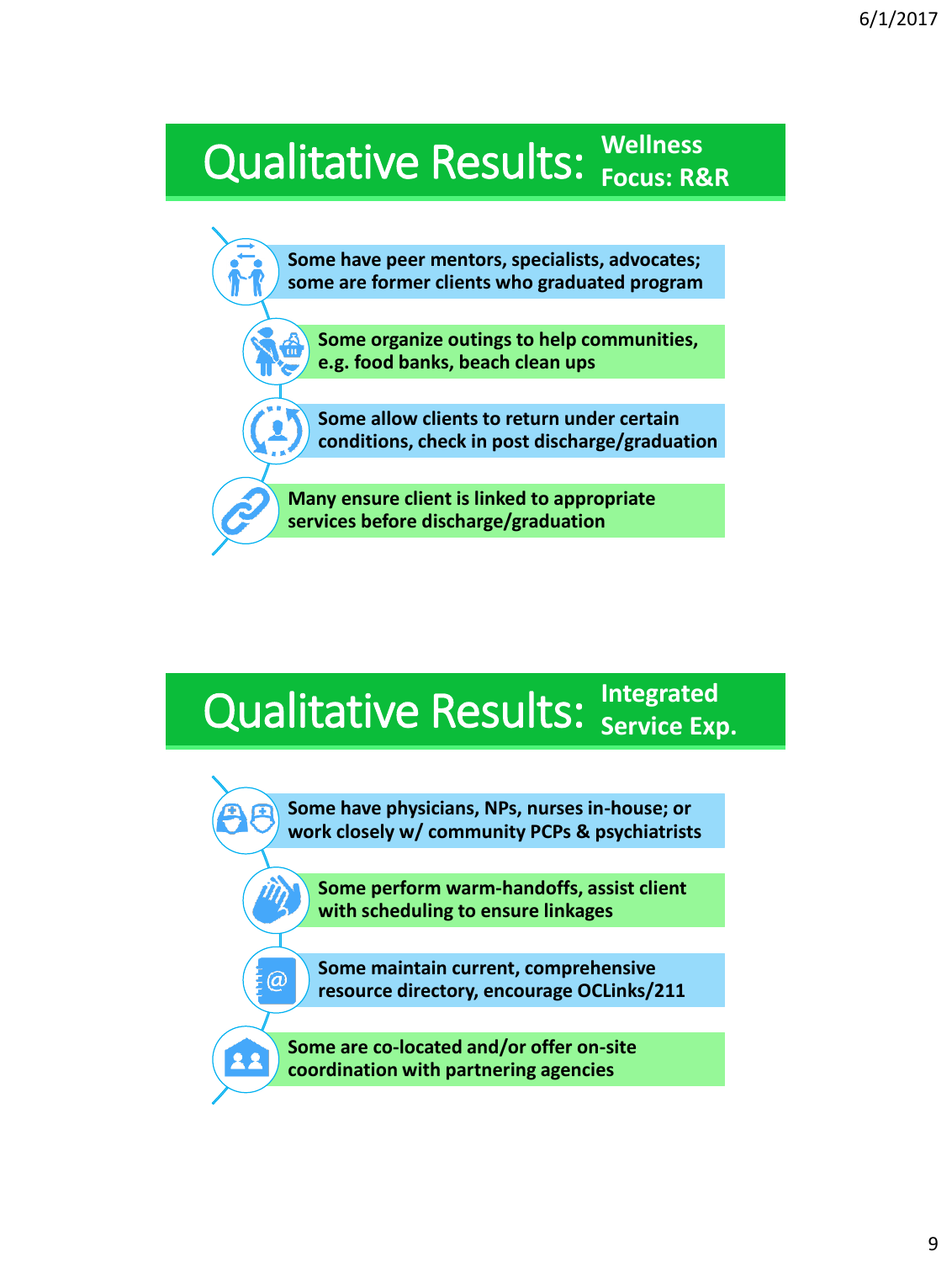## **CAAC Recommendations**



**Transportation: more dedicated vehicles, bus passes, gas cards, field-capable services**

**Outreach strategies/efforts to recruit culturally competent workforce beyond just linguistics** 

**Perform more outreach to un-/underserved communities, work w/ appropriate agencies**

**Programs that are curriculum-based or rely on printed material: make sure they are translated**